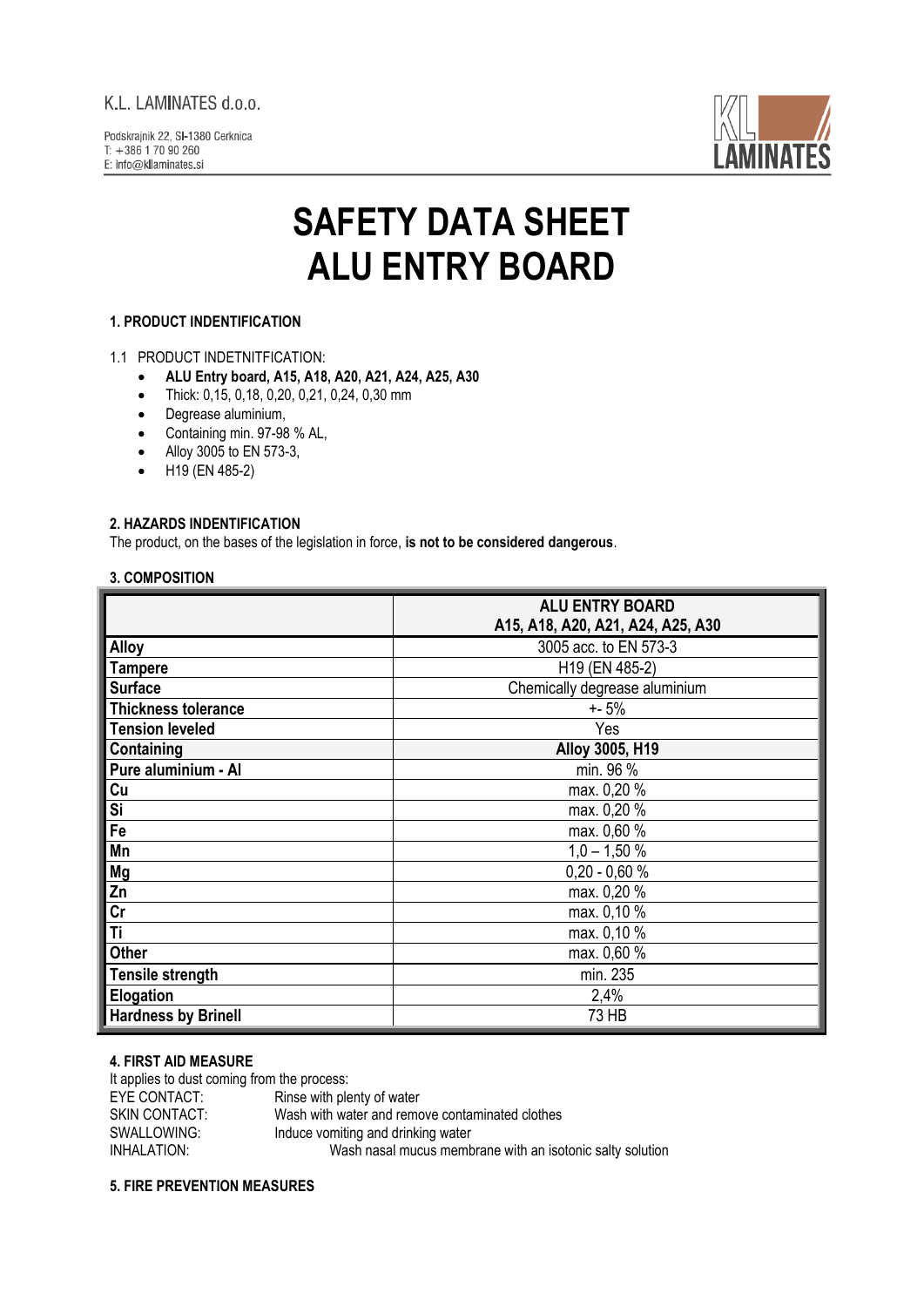The product in not inflammable. Extinguishing agents: WATER

CARBON DIOXIDE CHEMICAL, POWDER AND FOAM FIRE EXTINGUISHER

It is not hardenable by heat treatment. Safety of fire fighting personnel: use individual means of protection.

#### **6. ACCIDENTAL RELEASE MEASURES**

Not applicable.

#### **7. HANDLING AND STORAGE**

The plants or the machinery employed for the product processing must be equipped with suitable exhaust systems which must be in accordance with the specific laws regarding safety and environmental protection. Store product in dry areas.

#### **8. EXPOSURE CONTROLS / PERSONAL PROTECTION**

Environmental limits of dusts.

The panel is mostly made of pure aluminium more then 98%. Personal protection: gloves, goggles, safety shoes.

#### **9. PHYSICAL AND CHEMICAL PROPERTIES**

|                        | ALU Entry board, A15, A18, A20,<br>A21, A24, A30 |
|------------------------|--------------------------------------------------|
| <b>Physical state</b>  | Solid                                            |
| Colour                 | Light gray                                       |
| Odour                  | min. 96% of pure aluminium                       |
| <b>Specific weight</b> | 2700 kg/m3                                       |

**ALU Entry board** is an essentially 97-99% pure aluminum alloy with minor additions for strength. It is not hardenable by heat treatment, and has excellent formability, corrosion resistance and welding characteristics.

# **10. STABILITY AND REACTIVITY**

Stable under normal handling and storage conditions.

#### **11. TOXILOGICAL INFORMATION**

ALU Board dust can induce

- irritation on:
	- o skin
		- o breathing apparatus
- allergy:
	- $\circ$  of the skin (itching)
	- o breathing apparatus (asthma)

The machines used for the products processing must be equipped with suitable exhaust systems. The working environment must be well-ventilated.

#### **12. ECOLOGICAL INFORMATION**

Avoid disposal of the product in the environment.

# **13. DISPOSAL CONSIDERATIONS**

Can be subject to simplified procedures if accordance with all D.M. conditions.

#### **14. TRANSPORT INFORMATION**

The product does not need any special device for the transportation. Verify that the load is well fixed with suitable belts to the loading plane in order to ensure stability during transportation.